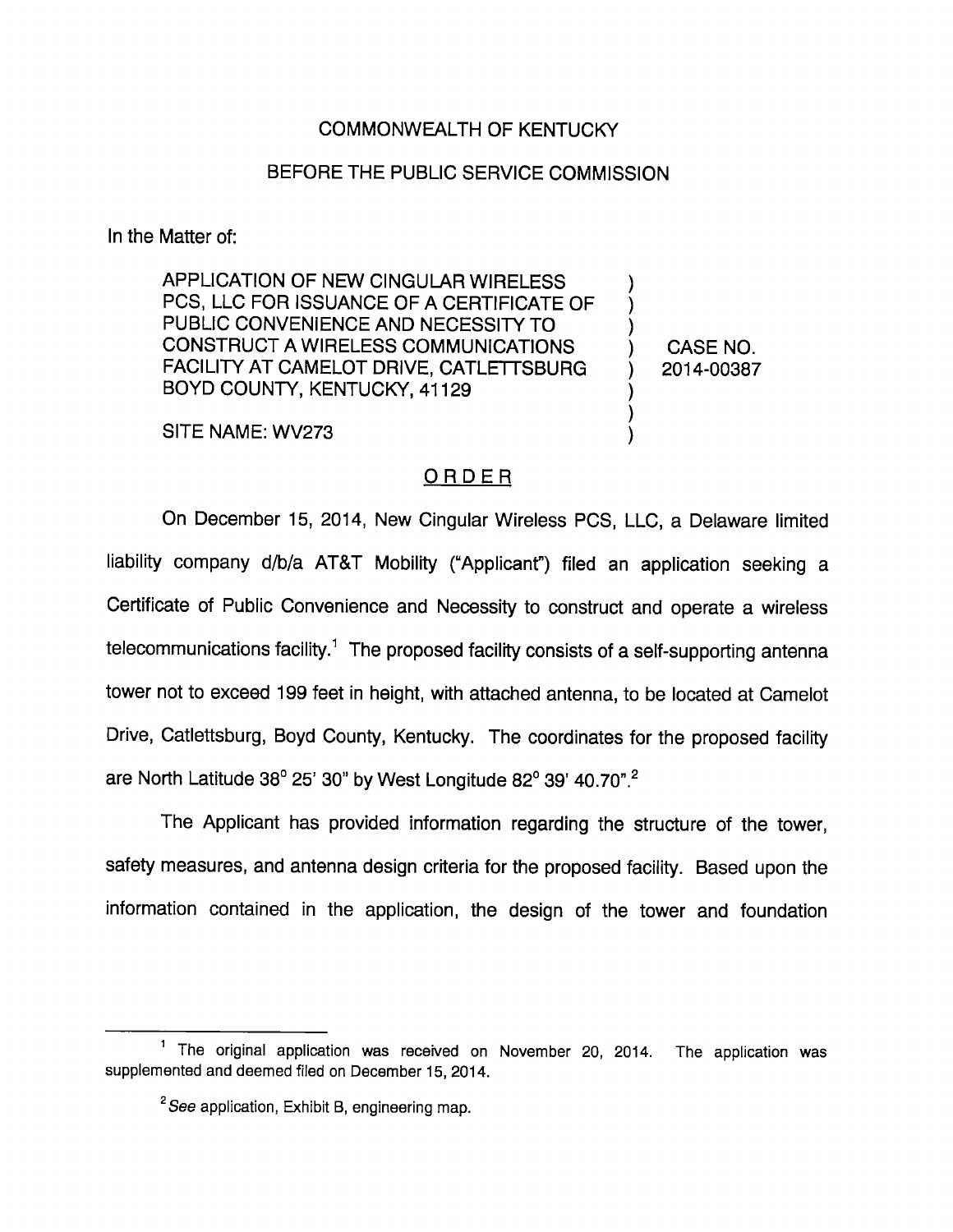conforms to applicable nationally recognized building standards, and a Licensed Professional Engineer has certified the pians.

Pursuant to 807 KAR 5:063, the Applicant has notified the County Judge/Executive of the proposed construction and filed evidence of appropriate notices provided pursuant to 807 KAR 5:063. The notices solicited comments and informed the recipients of their right to request intervention. On December 8, 2014, the Commission received a letter from Mr. Michael O' Neal requesting additional time to review the proposed tower location indicated in the application to determine the impact of the proposed construction on his property located on 3913 Hurricane Road. The Commission issued a response letter on December 22, 2014, giving Mr. 0' Neal 30 days to request full intervention in this proceeding if further participation was desired. The Applicant responded to Mr. 0" Neal's letter on January 2, 2015. To date, the Commission has received no additional correspondence from Mr. 0' Neal in response to the Applicant's letter or any other indication of his intent to request intervention.

The Applicant has filed evidence indicating that authorization from the Federal Aviation Administration and the Kentucky Airport Zoning Commission was not required for the construction and operation of the proposed facility.

The Commission, having considered the evidence of record and being otherwise sufficiently advised, finds that the Applicant has demonstrated that a facility is necessary to provide adequate utility service and that, therefore, a Certificate of Public Convenience and Necessity to construct the proposed facility should be granted.

Pursuant to KRS 278.280, the Commission is required to determine proper practices to be observed when it finds, upon complaint or on its own motion, that the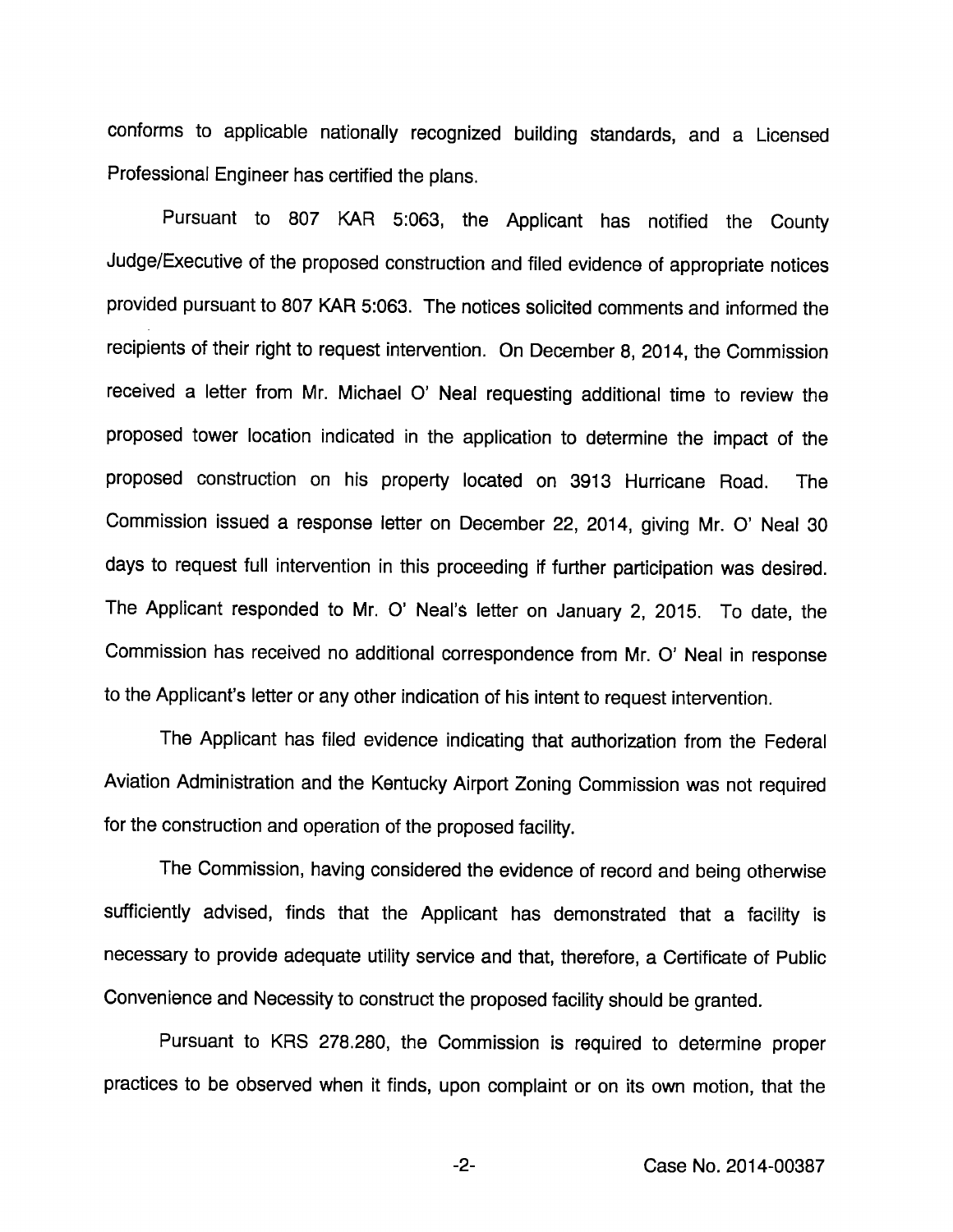facilities of any utility subject to its jurisdiction are unreasonable, unsafe, improper, or insufficient. To assist the Commission in its efforts to comply with this mandate, the Applicant should notify the Commission if it does not use this antenna tower to provide service in the manner set out in its application and this Order. Upon receipt of such notice, the Commission may, on its own motion, institute proceedings to consider the proper practices, including removal of the unused antenna tower, which should be observed by the Applicant.

IT IS THEREFORE ORDERED that:

1. The Applicant is granted a Certificate of Public Convenience and Necessity to construct a wireless telecommunications facility. The proposed facility consists of a self-supporting antenna tower not to exceed 199 feet in height, with attached antenna, and is to be located at Camelot Drive, Catlettsburg, Boyd County, Kentucky. The coordinates for the proposed facility are North Latitude 38° 25' 30" by West Longitude 82° 39' 40.70".

2. The Applicant shall immediately notify the Commission in writing, if, after the antenna tower is built and utility service is commenced, the tower is not used for a period of three months in the manner authorized by this Order.

3. Documents filed, if any, in the future pursuant to ordering paragraph 2 herein shall reference this case number and shall be retained in the utility's general correspondence files.

-3- Case No. 2014-00387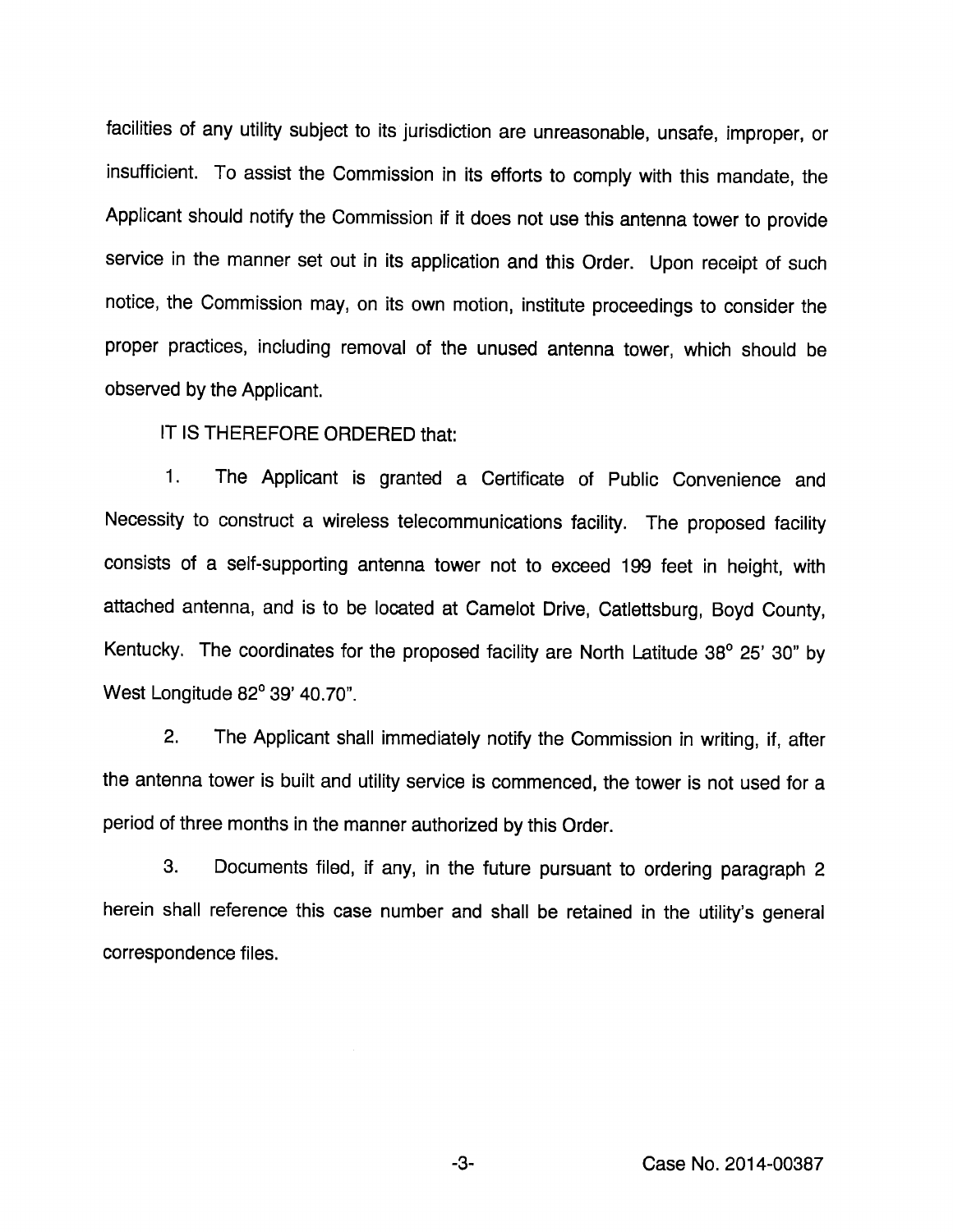By the Commission ĸ ENTERED FEB 24 2015 KENTUCKY PUBLIC SERVICE COMMISSION

Commissioner Daniel E. Logsdon, Jr. abstains.

ATTEST; Executive Director

Case No. 2014-00387